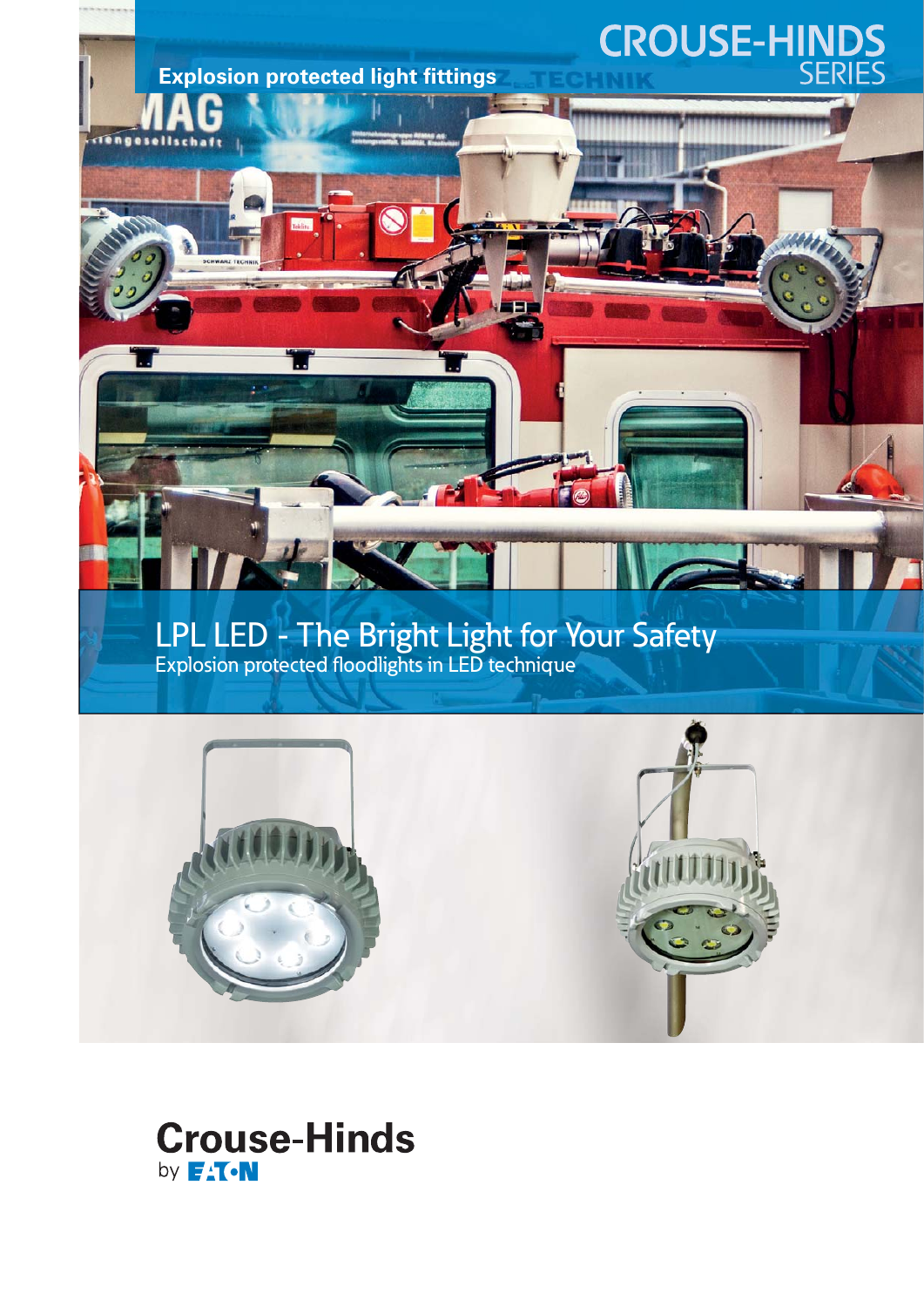## Ex-LED-floodlight LPL LED

(Zone 1, 2, 21, 22)

#### **The powerful LED floodlight for harsh operating conditions**

Due to the particularly robust and solid design of the enclosure in combination with the vibration resistance of the LED module, the LPL LED floodlight is insensitive to impact, shocks, and vibrations. As a result, the LPL LED represents the ideal lighting concept for use in areas with difficult environmental conditions. Thanks to the LED technology, extreme temperatures from - 36 °C up to + 50 °C are not a problem. The rugged, flameproof light metal enclosure in the degree of protection IP66 and impact-resistant glass meets the highest corrosion

protection and mechanical resistance requirements.

#### **An efficient lighting technology**

The new LPL LED lighting series offers the latest lighting technology with a high luminous flux and, at the same time, an extremely low energy requirement. The efficient LED modules provide a long service life combined with a high level of efficiency. With a power consumption of 53 W to 105 W, the LPL LED lighting series is ideal for replacing 70 W to 250 W conventional light fittings with up to 63 % energy safety, whereby, the low energy con-



sumption and the long service life (> 50,000 h) of the fixture keep operating costs pleasantly low.

#### **Multiple applications**

The LPL LED lighting series is suitable for medium and high suspension heights. It is the ideal solution for the illumination of open spaces, indoor areas and roads in industrial installations. Further applications include on- and offshore plants

in the oil and gas industry, chemical plants, waste disposal facilities, shipyards, power stations and mills where extreme amounts of dirt and moisture and increased mechanical hazard are to be expected. A U-shaped mounting bracket for wall and ceiling installation of the LPL LED is included.



#### **Features**

- High-power LED modules with up to 63% energy saving
- Flameproof enclosure for Zones 1, 2, 21 and 22 and temperature class T6
- Wide temperature range from -36 °C to +50 °C
- High degree of protection IP 66 for harsh environments
- Large Ex-e terminal compartment for ease of installation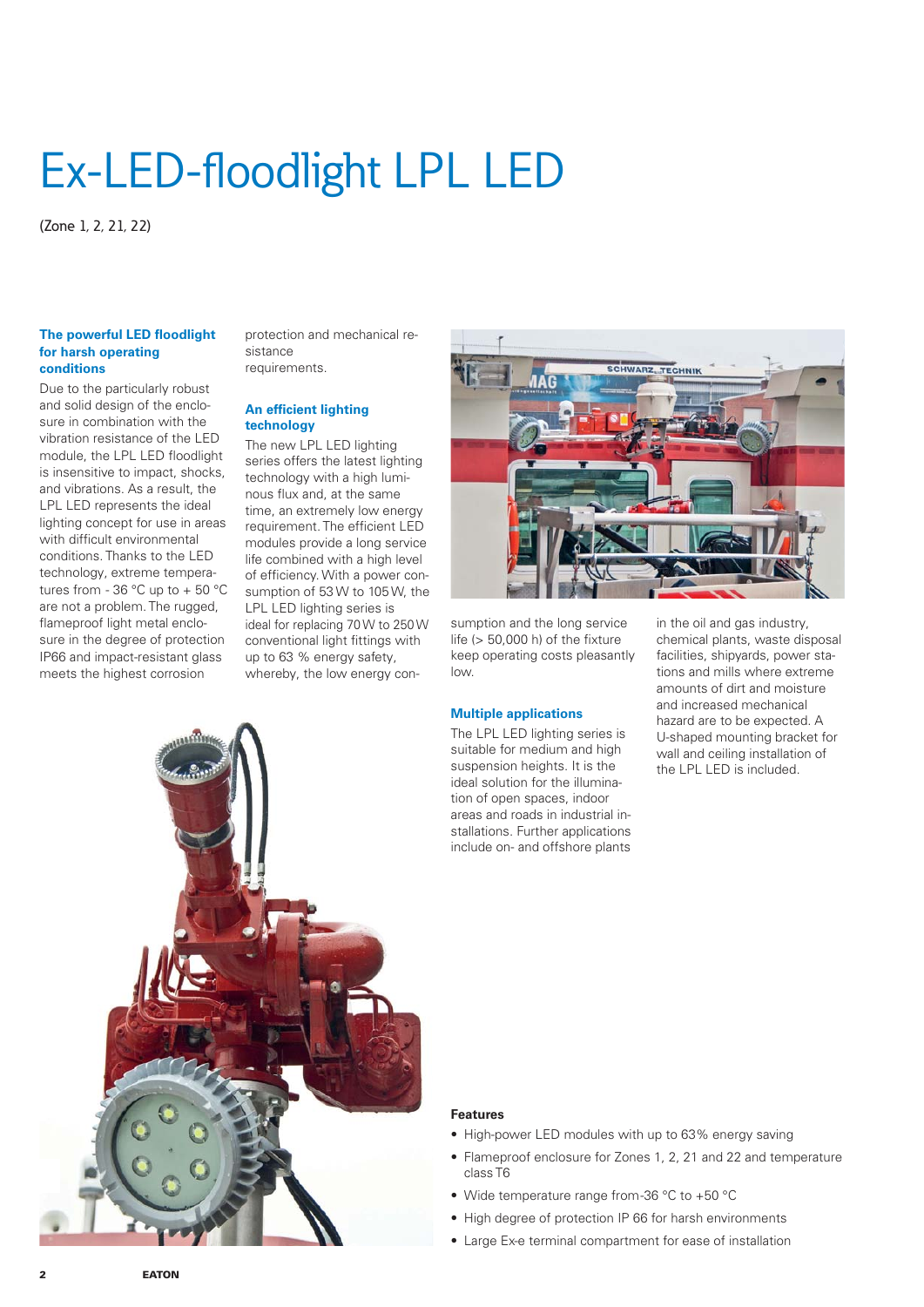### Ordering details LPL LED

#### **Ordering details**



#### **Accessories**

 $\frac{6}{10}$ 

48-58

| Type | onten                                                                  | ou | Order No.           |
|------|------------------------------------------------------------------------|----|---------------------|
| PMB  | Pole mounting bracket with fixing screws for use with mounting bracket |    | <b>CCL 107 6003</b> |

Scope of delivery without fixing accessories, if not stated otherwise. Metal cable glands see main catalogue part 2: 2.3.12 f

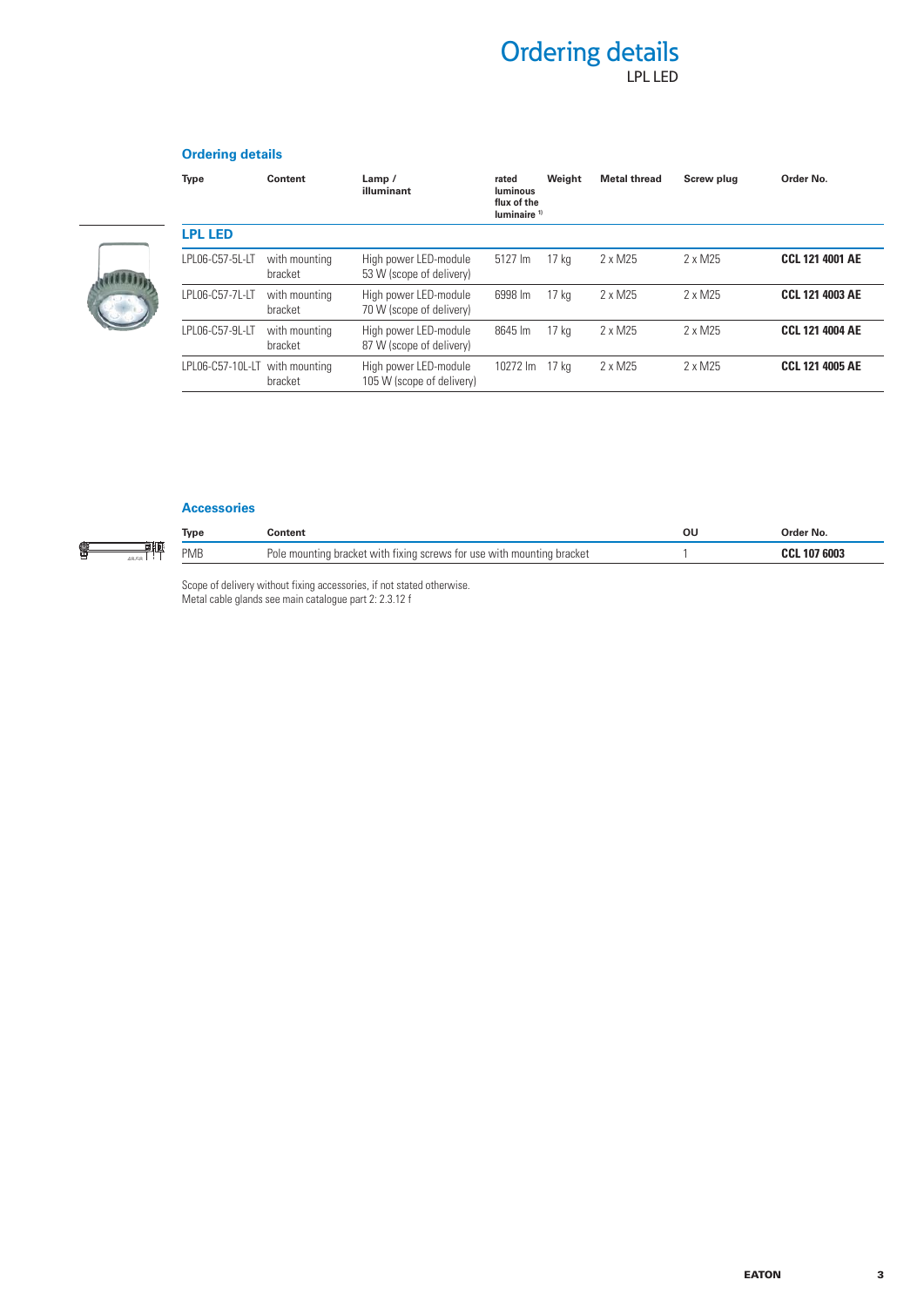## Dimension drawing / Polar curve

LPL LED

#### **Polar curve LPL06-C57-5/7/9/10L**



**LPL06-C57-5/7/9/10L**



**Mounting bracket**



**Pole mounting bracket**

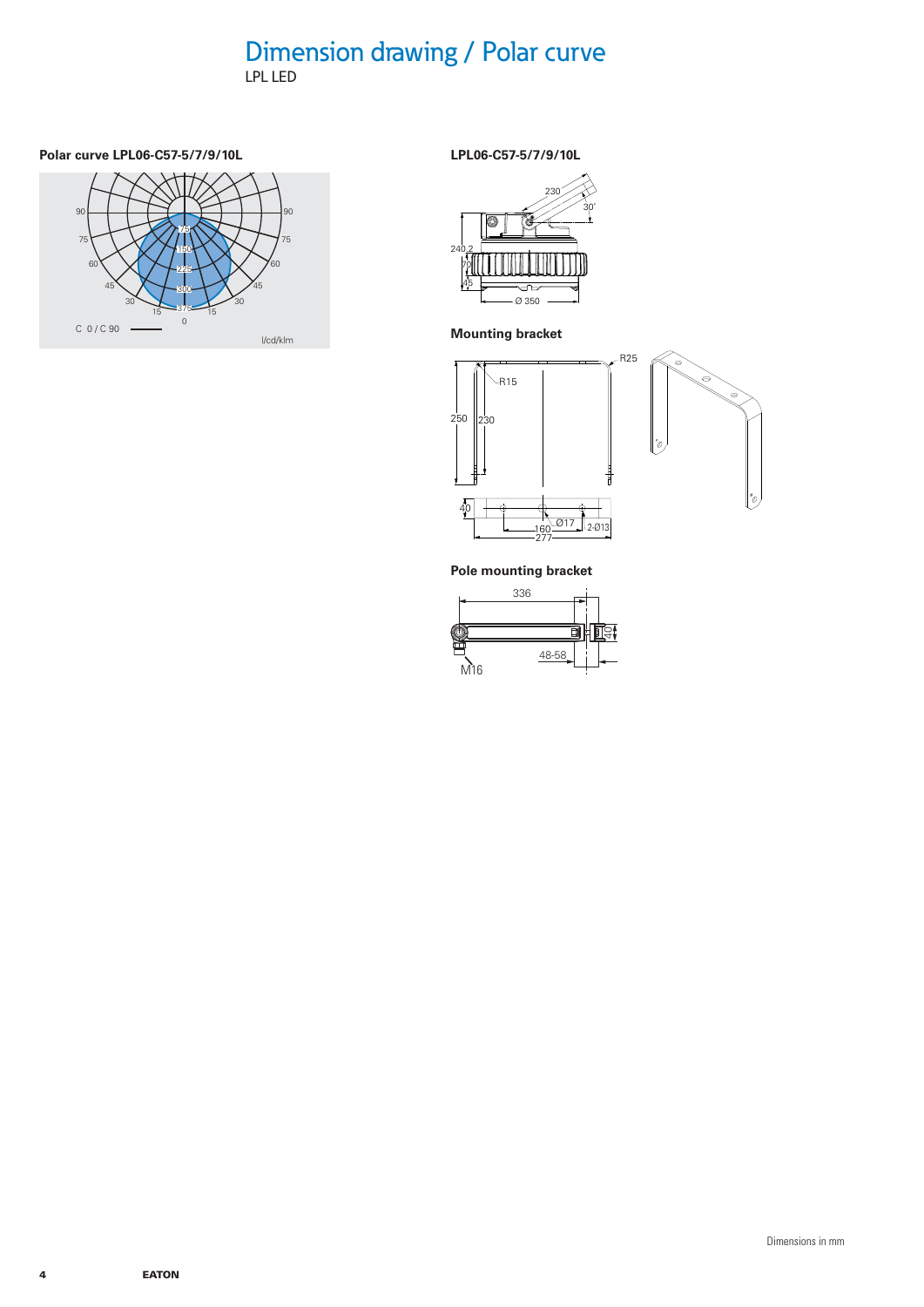### Technical data LPL LED



#### **Technical data**

|                                                     | LPL06 LED                                                                                      |  |  |  |  |
|-----------------------------------------------------|------------------------------------------------------------------------------------------------|--|--|--|--|
| <b>EC-Type Examination Certificate</b>              | <b>ITS 14 ATEX 18105X</b>                                                                      |  |  |  |  |
| <b>IECEx Certificate of Conformity</b>              | <b>IECEx UL 15.0077X</b>                                                                       |  |  |  |  |
| Marking accd. to 94/9/EC                            | <b>&amp; II 2 G Ex d e IIC T5/T6 Gb</b><br><sup>4</sup> Il 2 D Ex tb IIIC T80°C/T95 °C Db IP66 |  |  |  |  |
| Marking accd. IECEx                                 | Ex d e IIC T5/T6 Gb<br>Ex tb IIIC T80°C/T95 °C Db IP66                                         |  |  |  |  |
| Permissible ambient temperature                     | -36 °C up to +55 °C / -36 °C up to +50 °C (LPL06-C57-10L)                                      |  |  |  |  |
| Rated voltage                                       | 100 V - 277 V AC                                                                               |  |  |  |  |
| Frequency                                           | $50 - 60$ Hz                                                                                   |  |  |  |  |
| Fixture lifetime                                    | 50.000 h at $t_a = +55 °C$                                                                     |  |  |  |  |
| Power consumption                                   | max. 105 W (see table luminaire data)                                                          |  |  |  |  |
| Power factor cos o                                  | $\geq 0.9$                                                                                     |  |  |  |  |
| Circuit                                             | Electronic driver                                                                              |  |  |  |  |
| Protection class                                    |                                                                                                |  |  |  |  |
| Lamp name                                           | High power LED-module <sup>1)</sup>                                                            |  |  |  |  |
| Light colour                                        | 5700 K cool white (CRI 70) / 3000 K (CRI 80) on request                                        |  |  |  |  |
| Dimensions (L x W x H)                              | Ø 350 x 240 mm                                                                                 |  |  |  |  |
| Connecting terminals                                | $3 \times 0.5$ mm <sup>2</sup> up to 4.0 mm <sup>2</sup> , max 6.0 mm <sup>2</sup> single wire |  |  |  |  |
| Enclosure colour                                    | Grey                                                                                           |  |  |  |  |
| Enclosure material                                  | Copper free aluminium                                                                          |  |  |  |  |
| Weight                                              | 17 <sub>kg</sub>                                                                               |  |  |  |  |
| Cable glands / gland plates /<br>enclosure drilling | 2 x M25 x 1.5 thread.<br>1 x with Ex-e screw plug 2)                                           |  |  |  |  |
| Type of mounting                                    | Ceiling-/wall mounting                                                                         |  |  |  |  |
| Degree of protection accd. to EN 60529              | <b>IP66</b>                                                                                    |  |  |  |  |
| Protective cover / protective bowl                  | Toughened glass                                                                                |  |  |  |  |
|                                                     |                                                                                                |  |  |  |  |

<sup>1)</sup> ordering details

2) M20 on request

#### **Additional luminaire data**

| <b>Type</b>      | <b>Rated luminous flux</b><br>of the luminaire | <b>Rated power</b> | <b>Permissible ambient</b><br>temperature | <b>Temperature Class</b><br>T. Gas | <b>Temperature Class</b><br>T °C Dust |
|------------------|------------------------------------------------|--------------------|-------------------------------------------|------------------------------------|---------------------------------------|
| <b>LPL06 LED</b> |                                                |                    |                                           |                                    |                                       |
| LPL06-C57-5L-LT  | 5127 lm                                        | 53 W               | -36 °C up to + 55 °C                      | T <sub>6</sub>                     | T 80 °C                               |
| LPL06-C57-7L-LT  | 6998 lm                                        | 70 W               | -36 °C up to + 55 °C                      | T <sub>6</sub>                     | T 80 °C.                              |
| LPL06-C57-9L-LT  | 8645 lm                                        | 87 W               | -36 °C up to + 55 °C                      | T <sub>6</sub>                     | T 80 °C                               |
| LPL06-C57-10L-LT | 10272 lm                                       | 105 W              | -36 °C up to + 50 °C                      | T <sub>5</sub>                     | T 95 °C                               |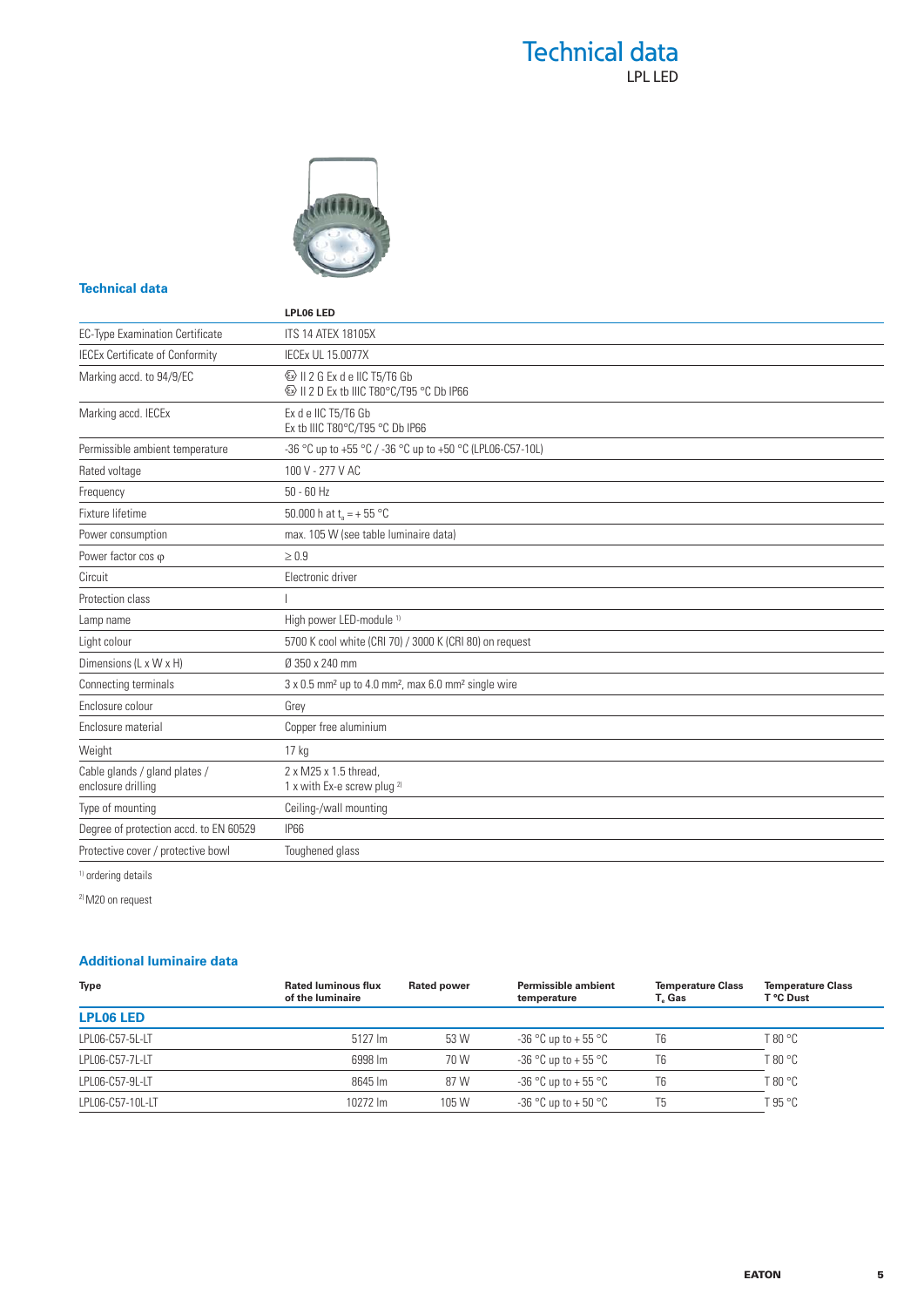## Application: Chemical plant

LPL LED for nearly every application

The LPL LED is suitable for a wide range of hazardous areas, including applications in heavy industrial, chemical, petrochemical, oil and gas, pharmaceuticals, shipyards, dockyards, power generation, paper mills and wastewater treatment. The LPL LED comes with a standard U-shaped mounting bracket for ceiling and wall mounting. .

#### **Challenge**

Robust and low-maintenance equipment with a maximum of durability is needed, even in difficult to access areas with increased load of environmental influences as moisture, dust, chemicals or mechanical influences like vibrations.

#### **Solution**

The new LED-light fittings LPL LED fulfil this high requirement.

#### **Results**

By using the robust series of LED light fittings the repair and maintenance cost can be reduced significantly.





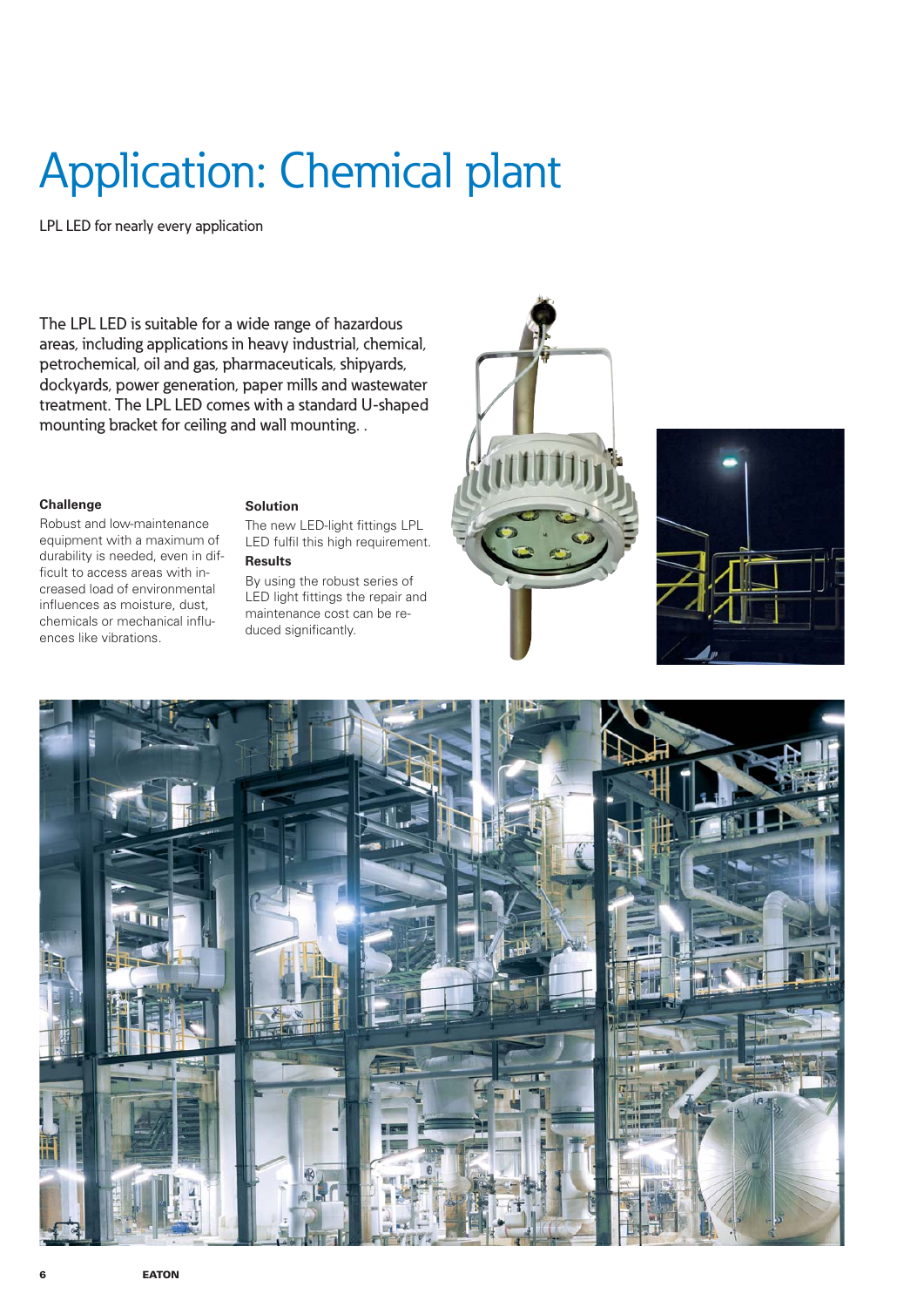## Application: Fire fighting boat

LPL LED ensures safe lighting on a fire fighting boat

The Mannheimer Fire Department's 'Metropolregion' firefighting boat is one of the most modern, well-equipped fire-fighting boats in Europe. On the boat, mixed teams made up of members of the Mannheim and ColdFusion fire brigades and the BASF plant's fire brigade, can be called into action. The boat covers a very wide area of the Rhine, from Germersheim to Worms, the Neckar all the way to the Neckargmuend lock.

#### **Challenge**

The electrical equipment and lighting on the boat must withstand the harshest of conditions, including the release of chemicals, flammables and explosive substances, or oil spills. With the constant risk of an explosive atmosphere, the safety of the crew and fire-fighting teams must be respected at all times.

All lighting must be protected to at least IP65, in order to withstand the constant exposure to moisture and splash water. In addition, the lighting needs to be robust and insensitive to shock and vibration that occur when the boat is operating. LED-driven lighting is particularly suitable for such harsh conditions, as they are shock-resistant and have no filament or glass bulb.



#### **Product**

For illumination of work areas on the fore and aft deck for the two foam-/water-cannon and the three loading cranes, Explosion-proof LPL LED spotlights are installed. These powerful spotlights are highly protected to IP66 and have a light output equivalent to that of a 250W high-pressure discharge lamp.